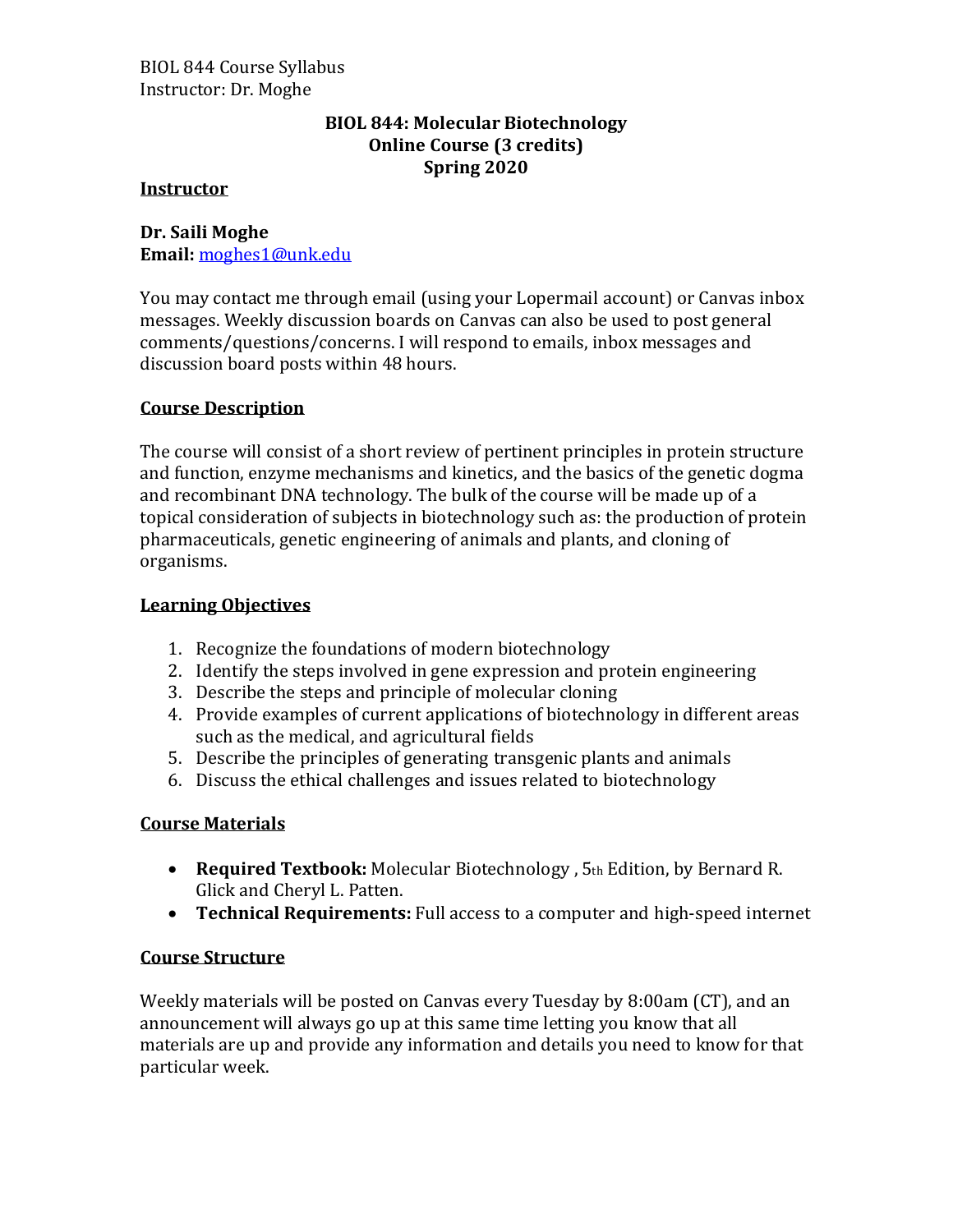Each week the following will be posted:

- Video lectures
- Outline lecture notes corresponding to the lecture videos
- Assigned readings from the textbook or supplemental readings
- Quiz or Assignment
- Link to the weeks discussion board for questions/concerns/comments
- Any needed supplementary materials/resources

#### **Assessments**

Your progress in class will be assessed by quizzes, assignments, and exams.

- **Quizzes**
	- 10pts each (total of 8 quizzes)
	- Multiple-choice questions (5-10 questions worth 1-2pts each)
	- 8-day access to each quiz
	- Timed at 10 minutes per quiz
- **Assignments**
	- **-** 20pts each (total of 3 assignments)
	- **-** Assignments will be 1-2 page short essay questions
- **Exams**
	- **-** 100pts each (total of 3 exams)
	- **-** Multiple choice, matching, fill-in the blank, short answer questions (2- 6pts each)
	- **-** 8-day access to each exam
	- **-** Timed at 60 minutes per exam

## **Grades**

3 Exams – 300pts 8 Quizzes – 80pts 3 Assignments – 60pts

1 Introduction post – 10pts

## **TOTAL: 450pts Grade Assignment**

Finals grades will be assigned using the following grade scale:

| $A+$ | 97 - 100%   | B+ | 88 - 89%   | 78 - 79% | D+ | 68 - 69%   |
|------|-------------|----|------------|----------|----|------------|
|      | $93 - 96\%$ | B  | 83 - 87%   | 73 - 77% |    | 63 - 67%   |
| А-   | 90 - 92%    | В- | $80 - 82%$ | 70 - 72% | D- | $60 - 62%$ |
|      |             |    |            |          |    | Below 60%  |

All grades are final unless there is a calculation error.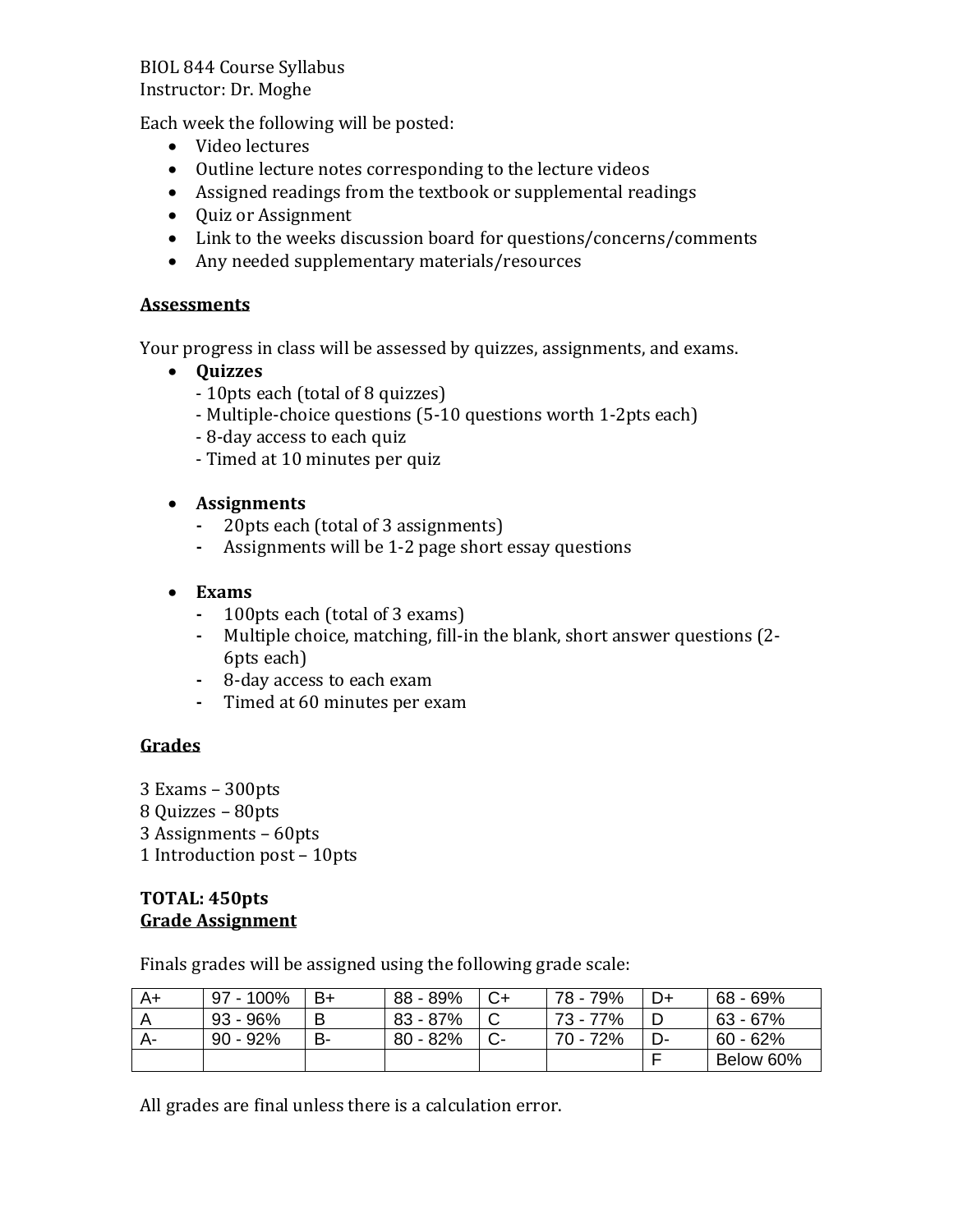## **Expectations from students**

As students enrolled in this class it is your responsibility to meet the following basic expectations:

- Log on to Canvas at least weekly and keep up with the posted course materials, as well as course announcements.
- Complete all listen to all lecture videos, and refer to provided notes and resources
- Complete exams, assignments and quizzes within the time that they are available and make any assignment submissions by the given deadlines (keep in mind all times are in Central Standard Time, so please account for any time differences, if needed).
- Seek help when you need it and do not wait till the last moment to do this.

Understandably, you all have several commitments in your life other than this class. Nonetheless, as a student who has registered for this class, it is your full responsibility to ensure that you can meet the above requirements and commit the needed time for this course.

## **Class Policies**

- **Assignments, quizzes, exams will receive zero (0) points if they are not completed by the given due date and time**
- **Extensions or rescheduling** of Exams/quizzes/assignments will NOT be possible unless circumstances are exceptional – a legitimate excuse (based on my discretion) with provided documentation will be required for such considerations
- **Policy on academic dishonesty:** Anyone caught plagiarizing or cheating on any exercise you will receive a 0 for that exercise; subsequent violations will result in referral to the Vice Chancellor for Academic Affairs for dismissal from the university.
- **Policy on incomplete:** All students are expected to progress through the requirements for this course in a timely fashion. Incompletes will only be considered if circumstances are extenuating and beyond your control and will require documentation.
- **Course Withdrawal:** Students may withdraw from the course before 9 weeks have been completed and a (W) will appear on the transcript. Instructors are not able to withdraw students, and students are responsible for the process of withdrawing through MyBlue. If a student drops the class, the (W) will not contribute to the student's overall GPA. The deadline to withdraw from Spring 2020 courses is March 13.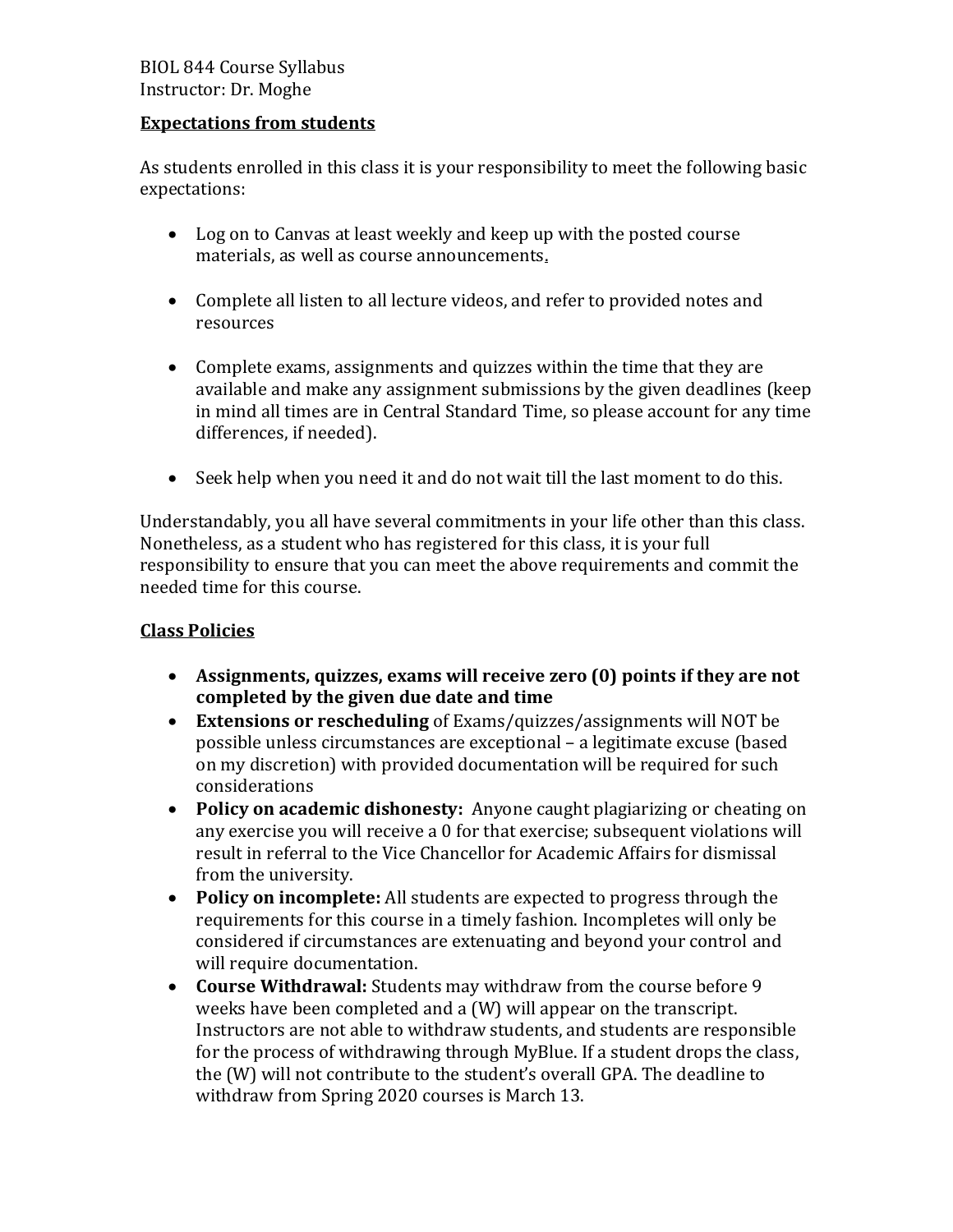## **Students with Disabilities**

It is the policy of the University of Nebraska at Kearney to provide flexible and individualized reasonable accommodation to students with documented disabilities. To receive accommodation services for a disability, students must be registered with UNK Disabilities Services Coordinator, David Brandt, in the Disability Services for Students office, 175 Memorial Student Affairs Building, 308-865-8214 or by email [unkdso@unk.edu.](mailto:unkdso@unk.edu)

#### **Students Who are Pregnant**

It is the policy of the University of Nebraska at Kearney to provide flexible and individualized reasonable accommodation to students who are pregnant. To receive accommodation services due to pregnancy, students must contact Sue Pedersen in Student Health, 308-865-8218. The following link provides information for students and faculty regarding pregnancy right[s.http://www.nwlc.org/resource/pregnant](https://urldefense.proofpoint.com/v2/url?u=http-3A__www.nwlc.org_resource_pregnant-2Dand-2Dparenting-2Dstudents-2Drights-2Dfaqs-2Dcollege-2Dand-2Dgraduate-2Dstudents&d=DwMFAg&c=Cu5g146wZdoqVuKpTNsYHeFX_rg6kWhlkLF8Eft-wwo&r=BJkIhAaMtWY7PlqIhIOyVw&m=RgBL3s2VNHfvD5ReMK2q_PhwYU8dbEt1vxs1BO4WkpQ&s=MmB91XAzaW-E7UPMXPGx9tWJQbTWJYyYzM8gLjhEzQ0&e=)[and-parenting-students-rights-faqs-college-and-graduate-students](https://urldefense.proofpoint.com/v2/url?u=http-3A__www.nwlc.org_resource_pregnant-2Dand-2Dparenting-2Dstudents-2Drights-2Dfaqs-2Dcollege-2Dand-2Dgraduate-2Dstudents&d=DwMFAg&c=Cu5g146wZdoqVuKpTNsYHeFX_rg6kWhlkLF8Eft-wwo&r=BJkIhAaMtWY7PlqIhIOyVw&m=RgBL3s2VNHfvD5ReMK2q_PhwYU8dbEt1vxs1BO4WkpQ&s=MmB91XAzaW-E7UPMXPGx9tWJQbTWJYyYzM8gLjhEzQ0&e=)

## **Reporting Student Sexual Harassment, Sexual Violence or Sexual Assault**

Reporting allegations of rape, domestic violence, dating violence, sexual assault, sexual harassment, and stalking enables the University to promptly provide support to the impacted student(s), and to take appropriate action to prevent a recurrence of such sexual misconduct and protect the campus community. Confidentiality will be respected to the greatest degree possible. Any student who believes she or he may be the victim of sexual misconduct is encouraged to report to one or more of the following resources:

## **Local Domestic Violence, Sexual Assault Advocacy Agency** 308-237-2599 **Campus Police (or Security)** 308-627-4811

#### **Title IX Coordinator** 308-865-8655

Retaliation against the student making the report, whether by students or University employees, will not be tolerated.

## **Veterans Services**

UNK works diligently to support UNK's military community by providing military and veteran students and families with resources and services to help them succeed. Veterans Services assists with the GI Bill process and acts as a liaison between the student and the Veterans Administration. If you need assistance or would like more information, please contact Lori Weed Skarka at 308-865- 8520 or [unkveterans@unk.edu.](mailto:unkveterans@unk.edu)